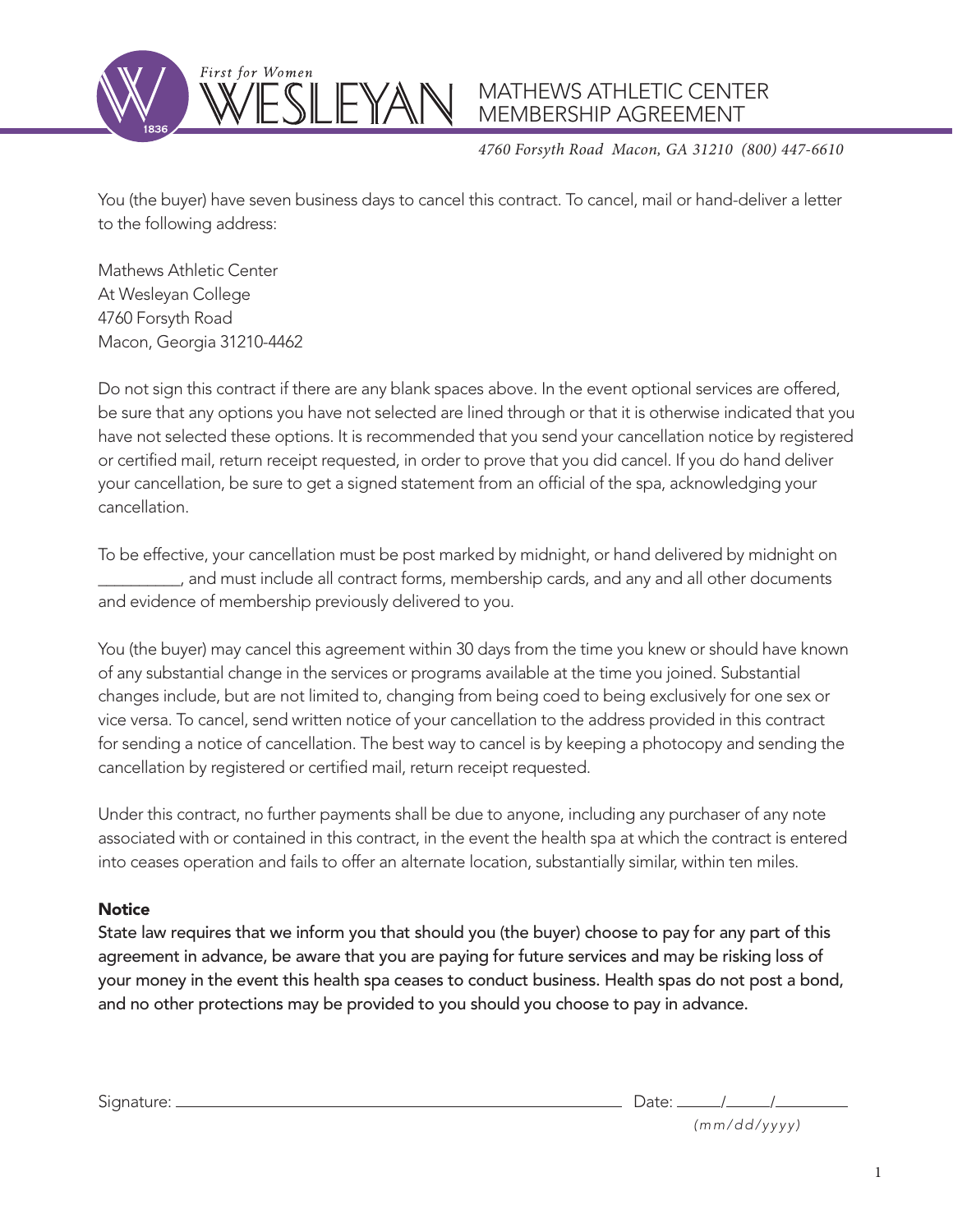

### *4760 Forsyth Road Macon, GA 31210 (800) 447-6610*

THIS MEMBERSHIP AGREEMENT (this "Agreement") is made and entered into on the date noted on the signature page of this document (the "Effective Date) by and between WESLEYAN COLLEGE D/B/A MATHEWS ATHLETIC CENTER, a Georgia non-profit corporation ("Wesleyan College Mathews Athletic Center") and the person whose name is listed under the heading "Member" on the signature page of this document (the "Member").

## **Membership Information**

| <b>Emergency Information</b>                                                                                                                                                                                                                                            |                                                                                                                                     |                                                                                                                                                                                                                                                                                                                                                                                                                                                                                                                                                                                                                                                                                                                                                                                                                                                                                                                                                                                                                                                                                                                                               |  |
|-------------------------------------------------------------------------------------------------------------------------------------------------------------------------------------------------------------------------------------------------------------------------|-------------------------------------------------------------------------------------------------------------------------------------|-----------------------------------------------------------------------------------------------------------------------------------------------------------------------------------------------------------------------------------------------------------------------------------------------------------------------------------------------------------------------------------------------------------------------------------------------------------------------------------------------------------------------------------------------------------------------------------------------------------------------------------------------------------------------------------------------------------------------------------------------------------------------------------------------------------------------------------------------------------------------------------------------------------------------------------------------------------------------------------------------------------------------------------------------------------------------------------------------------------------------------------------------|--|
|                                                                                                                                                                                                                                                                         |                                                                                                                                     |                                                                                                                                                                                                                                                                                                                                                                                                                                                                                                                                                                                                                                                                                                                                                                                                                                                                                                                                                                                                                                                                                                                                               |  |
|                                                                                                                                                                                                                                                                         |                                                                                                                                     |                                                                                                                                                                                                                                                                                                                                                                                                                                                                                                                                                                                                                                                                                                                                                                                                                                                                                                                                                                                                                                                                                                                                               |  |
|                                                                                                                                                                                                                                                                         |                                                                                                                                     |                                                                                                                                                                                                                                                                                                                                                                                                                                                                                                                                                                                                                                                                                                                                                                                                                                                                                                                                                                                                                                                                                                                                               |  |
| <b>Membership Type</b>                                                                                                                                                                                                                                                  |                                                                                                                                     |                                                                                                                                                                                                                                                                                                                                                                                                                                                                                                                                                                                                                                                                                                                                                                                                                                                                                                                                                                                                                                                                                                                                               |  |
| H2U<br>Member #                                                                                                                                                                                                                                                         | $\Box$ INDIVIDUAL<br><b>D</b> FAMILY MEMBER<br><b>J</b> ALUMNA INDIVIDUAL<br><b>SENIOR CITIZEN</b><br><b>O CORPORATE INDIVIDUAL</b> |                                                                                                                                                                                                                                                                                                                                                                                                                                                                                                                                                                                                                                                                                                                                                                                                                                                                                                                                                                                                                                                                                                                                               |  |
| <b>I</b> Payment information for <b>prepaid</b> option<br>Your membership begins<br>The initial membership term is through<br>Your one-time registration fee<br>Annual membership fee<br>Total membership price                                                         |                                                                                                                                     | $\frac{1}{\sqrt{1-\frac{1}{2}}}\frac{1}{\sqrt{1-\frac{1}{2}}}\frac{1}{\sqrt{1-\frac{1}{2}}}\frac{1}{\sqrt{1-\frac{1}{2}}}\frac{1}{\sqrt{1-\frac{1}{2}}}\frac{1}{\sqrt{1-\frac{1}{2}}}\frac{1}{\sqrt{1-\frac{1}{2}}}\frac{1}{\sqrt{1-\frac{1}{2}}}\frac{1}{\sqrt{1-\frac{1}{2}}}\frac{1}{\sqrt{1-\frac{1}{2}}}\frac{1}{\sqrt{1-\frac{1}{2}}}\frac{1}{\sqrt{1-\frac{1}{2}}}\frac{1}{\sqrt{1-\frac{1}{2}}}\frac{1}{\sqrt{1-\frac{$<br>$\begin{picture}(20,10) \put(0,0){\line(1,0){10}} \put(15,0){\line(1,0){10}} \put(15,0){\line(1,0){10}} \put(15,0){\line(1,0){10}} \put(15,0){\line(1,0){10}} \put(15,0){\line(1,0){10}} \put(15,0){\line(1,0){10}} \put(15,0){\line(1,0){10}} \put(15,0){\line(1,0){10}} \put(15,0){\line(1,0){10}} \put(15,0){\line(1,0){10}} \put(15,0){\line(1$<br>$\begin{picture}(20,10) \put(0,0){\line(1,0){10}} \put(15,0){\line(1,0){10}} \put(15,0){\line(1,0){10}} \put(15,0){\line(1,0){10}} \put(15,0){\line(1,0){10}} \put(15,0){\line(1,0){10}} \put(15,0){\line(1,0){10}} \put(15,0){\line(1,0){10}} \put(15,0){\line(1,0){10}} \put(15,0){\line(1,0){10}} \put(15,0){\line(1,0){10}} \put(15,0){\line(1$ |  |
| □ Payment information for monthly installment option<br>Your membership begins<br>The initial membership term is through<br>Your one-time registration fee is<br>First month dues<br>Amount paid at registration<br>Balance due ( pmts of \$<br>Total membership price* | $+$ \$.<br>\$.<br>$=$ \$                                                                                                            | 25<br>$\mathcal{L}^{\mathcal{L}}(\mathcal{L}^{\mathcal{L}})$ and $\mathcal{L}^{\mathcal{L}}(\mathcal{L}^{\mathcal{L}})$ and $\mathcal{L}^{\mathcal{L}}(\mathcal{L}^{\mathcal{L}})$                                                                                                                                                                                                                                                                                                                                                                                                                                                                                                                                                                                                                                                                                                                                                                                                                                                                                                                                                            |  |

*\*Total amount paid after all payments have been made as scheduled. Includes registration fee.*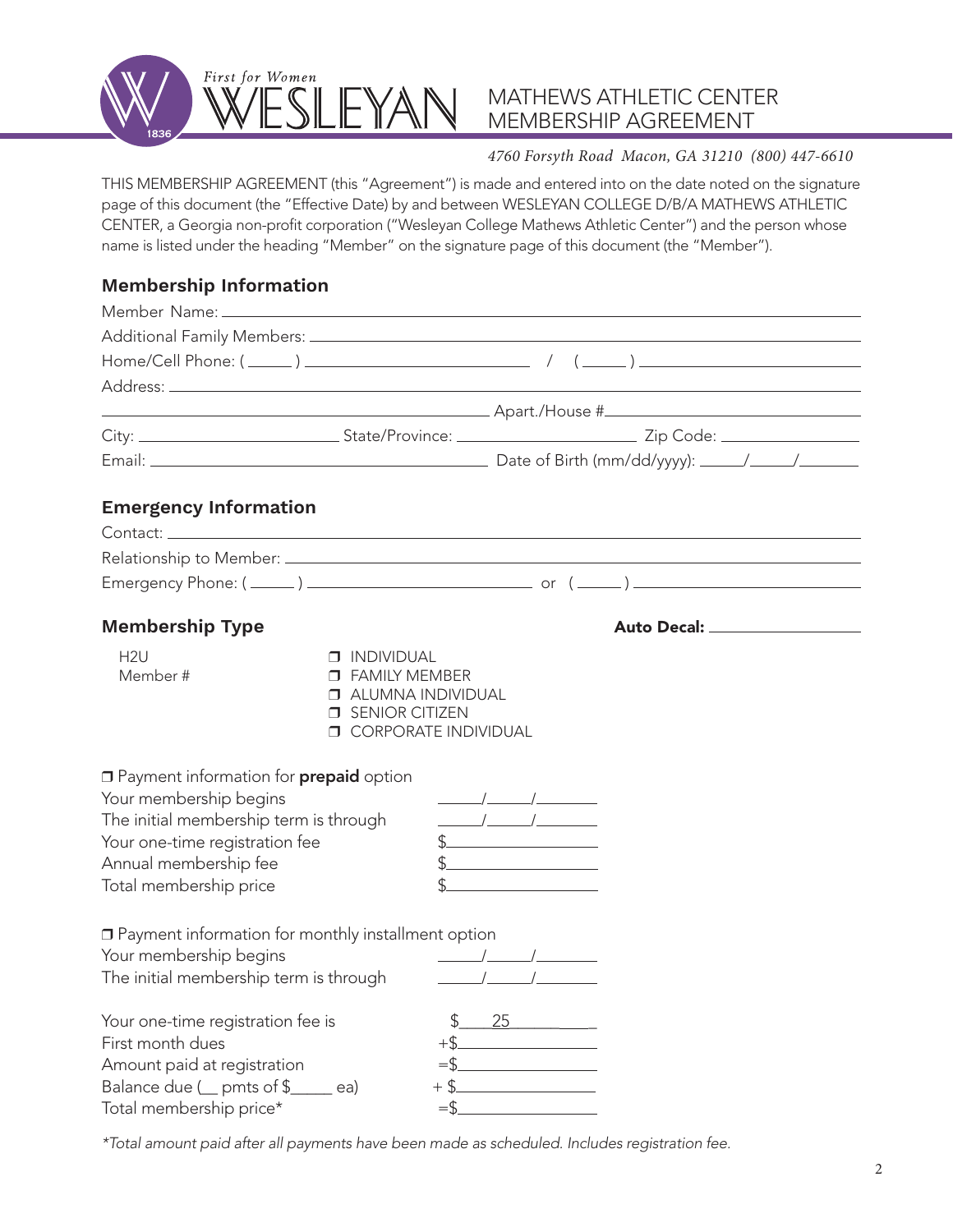First for Women

# MATHEWS ATHLETIC CENTER MEMBERSHIP AGREEMENT

#### *4760 Forsyth Road Macon, GA 31210 (800) 447-6610*

1. Term of Agreement. Unless sooner terminated as otherwise provided herein, the term of this agreement shall commence on the Effective Date and shall continue for the remainder of the enrollment month plus eleven (11) months. Unless otherwise provided herein, in the event of termination, member shall remain liable for all fees due under this agreement. Member must surrender his/her Member ID card upon the termination of this agreement.

2. Payment Provisions. Member may choose to pay the annual membership fee either in lump sum or in monthly installments. Checks and credit cards are the ONLY methods of payment accepted for Wesleyan College Mathews Fitness Center lump sum payment option of the annual membership fee.

#### 3. Installment Option.

3.1 Administration Fee. If the member chooses to pay the membership fee in monthly installments, an administration fee for the privilege of purchasing the services of Wesleyan College Mathews Fitness Center in installments will be added to the annual membership fee and included in each monthly installment. Said fee shall amount to five percent (5%) of each monthly installment (rounded up to the nearest \$1 amount).

3.2 Electronic Funds Transfer. Bank draft is the ONLY acceptable method of paying the annual membership fee on a monthly installment basis. Members who choose to pay in installments must fill out the Electronic Funds Transfer Information form hereinafter. Electronic Funds Transfer ("EFT") will take place on the 5th day of each month. If the 5th is a bank holiday, the EFT will occur on the following business day.

#### ELECTRONIC FUNDS TRANSFER INFORMATION

- 1. Bank Name
- 2. Bank Address City State Zip
- $3.$  Account  $\#$   $\qquad \qquad$  Routing (ABA)  $\#$

3.3 EFT Rejection Policy. If the EFT is rejected by the Member's bank or similar financial institution, an EFT Rejection Fee of not more than Twenty Dollars and No/100 (\$20.00) or five percent (5%) of the face amount of the draft (whichever is greater) will be added to the unpaid balance on the Member's account. The Member is responsible for having the necessary funds available to cover the resulting EFT, which will include the original amount PLUS the rejection fee, and which will take place within ten (10) days of rejection. If the member does not have funds available to cover such EFTs they will be notified of default after the third (3) reject and will be subject to default action as described hereinafter in the Installment Note. If any Member's account results in three (3) or more EFT rejects due to insufficient funds within the contract year he/she will lose the privilege of the Installment Option and the balance due as well as all further memberships will require lump sum payment.

#### INSTALLMENT NOTE

I understand that I have signed hereunder a contract/note, which will be processed & collected by Wesleyan College, and that any future involvement I may have regarding the billing of this contract will be directly with Wesleyan College in writing at the address below. My failure to regularly attend and utilize Mathews Fitness Center facilities does not relieve me of the obligation, regardless of circumstances, to pay the installment note in full. I understand that, except as herein provided, my membership is non-cancelable. If paying in installments by EFT I agree to have the monthly installment amount available for draft by the fifth (5th) of the month, and if it is not available I agree to the rejection fee. I understand that neither Mathews Fitness Center nor Wesleyan College is, at any time, responsible for notifying me of my bank account status. I also agree to pay reasonable attorney fees, if referred for collection to an attorney not a salaried employee of Wesleyan College, and for the payment of all court costs arising from collection efforts.

For value received, I promise to pay to the order of Wesleyan College Mathews Fitness Center or its assigns the total amount of \$\_\_\_\_\_\_\_, payable in \_\_\_\_ consecutive monthly installments of \$\_\_\_\_\_\_\_\_due on the 5th day of the month beginning \_\_\_\_\_\_\_\_\_\_\_\_\_\_\_\_\_\_\_\_\_\_\_\_\_\_\_\_ and each month thereafter, until the full amount is paid.

A service charge of not more than Twenty Dollars and No/100 (\$20) or five percent (5%) of the face amount (whichever is greater) of the check, draft, or order will be assessed for all rejected checks, credit cards, and EFT transfers, subject to appropriate state and federal laws.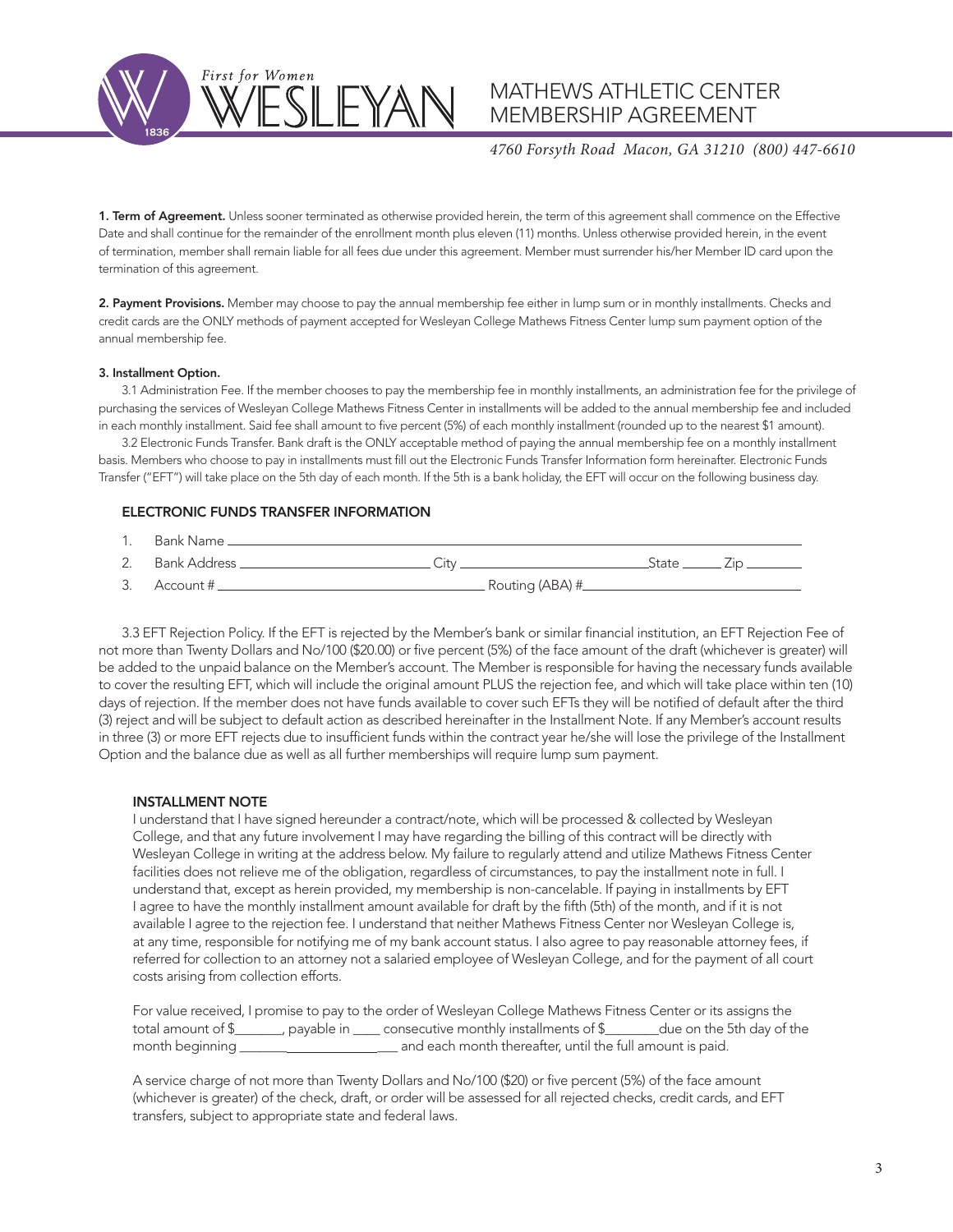

#### *4760 Forsyth Road Macon, GA 31210 (800) 447-6610*

4. Notices and Disclaimers. The following Notices and Disclaimers apply to all Members:

4.1 Do not sign this before you read it or if it contains any blank spaces. You are entitled to an exact copy of the paper you sign. 4.2 Should you (the Member) choose to pay for any part of this Agreement in advance, be aware that you are paying for future services and may be risking the loss of your money in the event the facility ceases to conduct business.

4.3 Any holder of this consumer credit contract is subject to all claims and defenses which the debtor could assert against the seller of goods and services obtained pursuant hereto or with the proceeds hereof. Recovery hereunder by the debtor shall not exceed amounts paid by the debtor hereunder.

4.4 Death or Permanent Disability. If by reason of death or permanent disability, the Member named in this contract cannot continue to participate in activities at the Wesleyan College Mathews Fitness Center and the documented proof of such is forwarded to the Wesleyan College Mathews Fitness Center Wellness Coordinator, the financial obligation of the Member will be released in writing by Wesleyan College Mathews Fitness Center. Any pre-paid part of an unused Membership will be refunded in the percentage of the Membership that cannot be used. If a Member does not qualify under this clause then the Member is responsible for full payment of dues.

5. Member Relocation. A Member who relocates permanently beyond 35 miles from the Wesleyan College Mathews Fitness Center can cancel this agreement upon payment of a \$50 fee or 25% of the unpaid balance (whichever is greater). Relocation will be determined from the appearance of the Member on tax rolls of property as their primary residence, or a current utility bill (stating the service address) in the Member's name.

6. Rules and Regulations; Cancellation. Member agrees to follow the Policies and Procedures attached to this Agreement and incorporated herein by this reference. Any violation of these rules as determined in the sole discretion of Wesleyan College Mathews Fitness Center may be the cause for suspension or cancellation of membership.

7. Jurisdiction. To the fullest extent permitted by law, for the purposes of any dispute out of this Agreement, all parties hereto agree to submit to the sole and exclusive jurisdiction of the Superior Court of Bibb County, Georgia, and to the application of Georgia law.

8. Entire Agreement. The Member and Wesleyan College Mathews Fitness Center acknowledge that this Agreement constitutes their entire agreement. It cannot be amended except in written form executed by both parties.

9. Services. Wesleyan College Mathews Fitness Center reserves the right in its sole discretion to add to, delete, or change its regulations, policies, facilities, hours, classes, or services. Any such changes do not affect this contract or the agreed payment schedule, nor release the Member from any obligation under this contract except as previously stated in this agreement. The Member understands that during peak seasons the Center may appear crowded and that this will not be considered a valid reason to terminate this contract.

#### 10. Address of Wesleyan College Mathews Fitness Center:

4760 Forsyth Road, Macon, GA 31210

| Member Signature: _ |  |  |
|---------------------|--|--|
| Witness:            |  |  |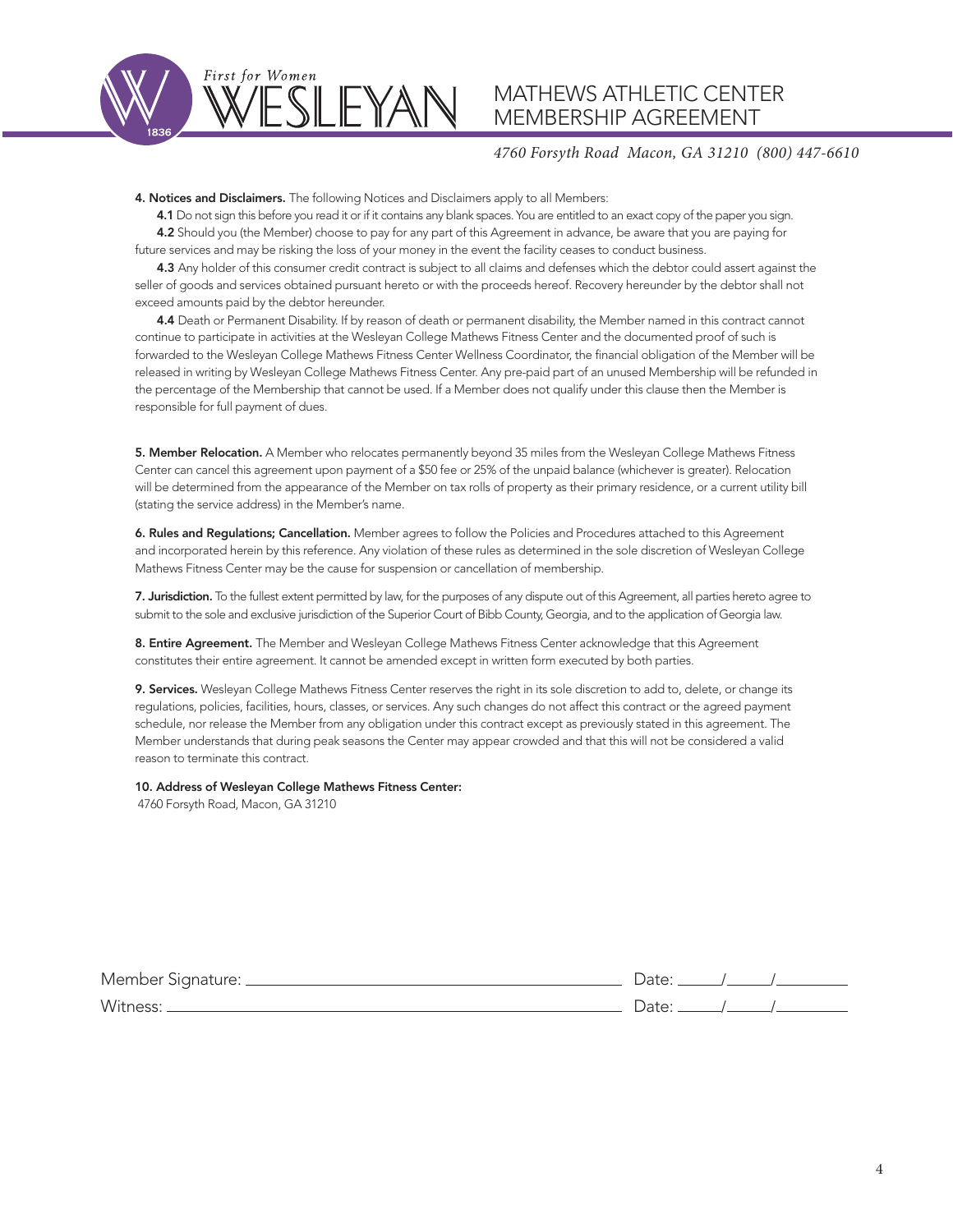

*4760 Forsyth Road Macon, GA 31210 (800) 447-6610*

# MAC Auto Decal Registration

- Please place decal in back window
- Parking places marked "visitor parking" are not to be used by H2U or MAC members.
- To park in a handicap parking place you must have a handicap placard displayed. You cannot park next to a handicap ramp.
- No parking in the quad unless you have prior permission from Campus Police.
- Please lock your vehicle and lock all valuables in the trunk.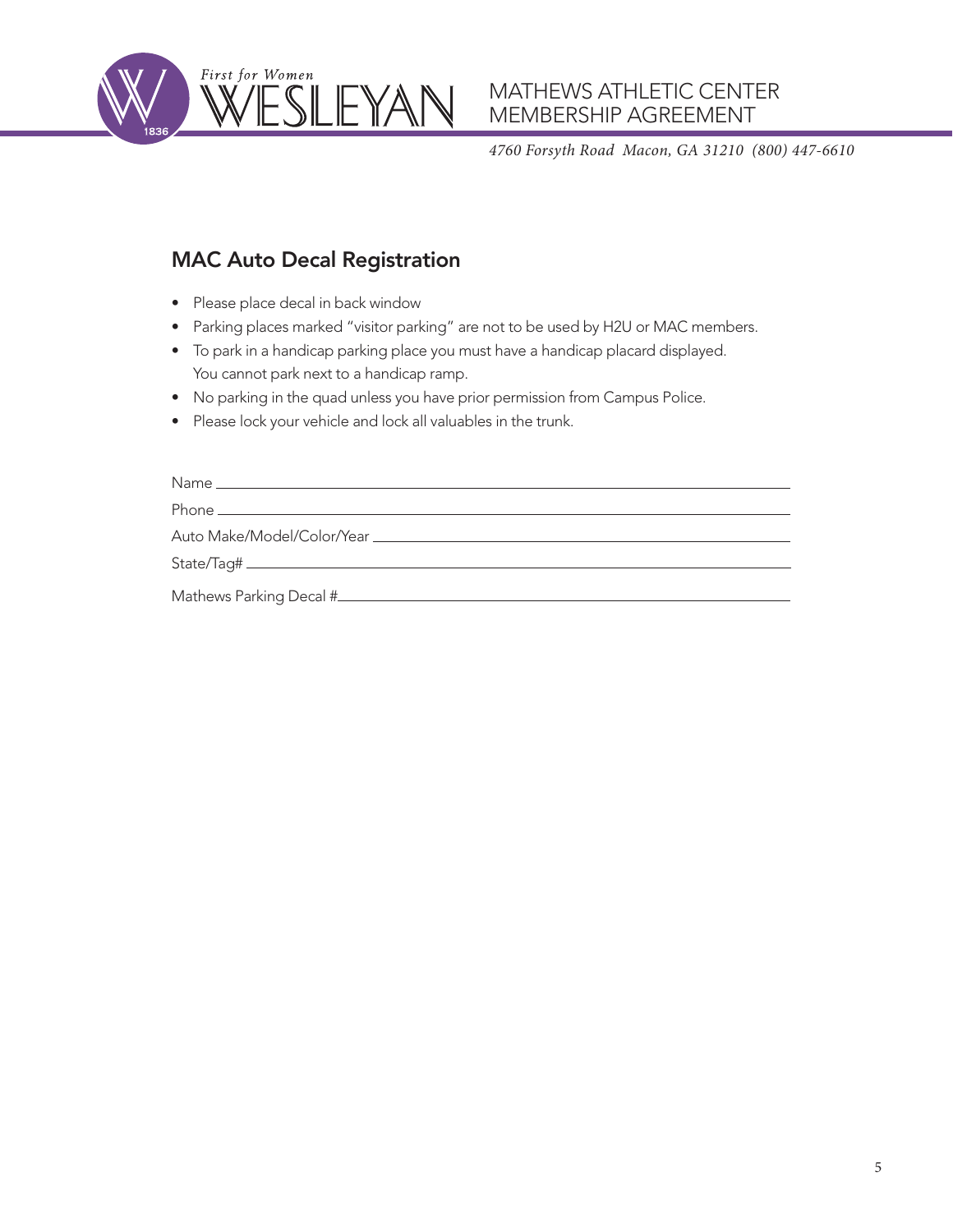

*4760 Forsyth Road Macon, GA 31210 (800) 447-6610*

# Mathews Athletic Center - Rules and Regulations

All users of the Mathews Athletic Center must scan their key card to enter the facility or sign the guest log at the front desk. SilverSneakers members must also scan their SilverSneakers membership card at the front desk after entrance. No members or guests can use Mathews Athletic Center without a signed liability release and waiver.

### Please practice proper use of equipment and gym etiquette.

- Misuse of equipment can result in injury to the member and damage to the equipment. Do not drop the weights.
- Return all equipment to its proper place. Re-rack weights and dumbbells appropriately. Do not remove any equipment from the facility.
- Do not monopolize the equipment or sit/rest on machines. Allow others to "work-in between sets.
- Respect the 30 minute time limit on cardio equipment when other members are waiting.
- Place used towels in baskets located in locker rooms and the weight room. Please do not remove towels from the facility.

## Please wipe down equipment before and after use.

- Paper towels and disinfectant spray are provided.
- Spray the paper towels with the disinfectant solution. Do not spray monitors, displays or electronic equipment directly.
- Wipe down all parts of the gym equipment that you would touch or that would come in contact with sweat or other bodily fluids.
- To allow the disinfectant proper time to work, let the surface completely dry before using equipment.

### Lockers are provided for use by members.

- Members must provide their own lock when using lockers and notify the front desk which locker they are using.
- MAC/Wesleyan does not accept any responsibility for personal items left in lockers. Children under the age of 14 are not permitted in the weight room or on any equipment. Fitness instruction, equipment orientation, and personal training are to be conducted by Wesleyan College fitness trainers only.

### Please put cell phones on silent/vibrate when using the facility.

- All phones must be turned OFF in yoga classes.
- Make/receive any calls in the lobby or outside.

### Proper athletic attire must be worn at all times.

- Closed-toe athletic shoes must be worn unless attending a yoga class.
- Only shoes with non-marking soles are permitted on the dance/aerobic room floor.

## Please keep all drinks in bottles with closed lids. Food is only allowed in the lobby.

### Wesleyan College is a tobacco/smoke free campus.

For the safety and well being of all members and staff, please do not enter the facility if you are sick, have a fever or show signs of illness.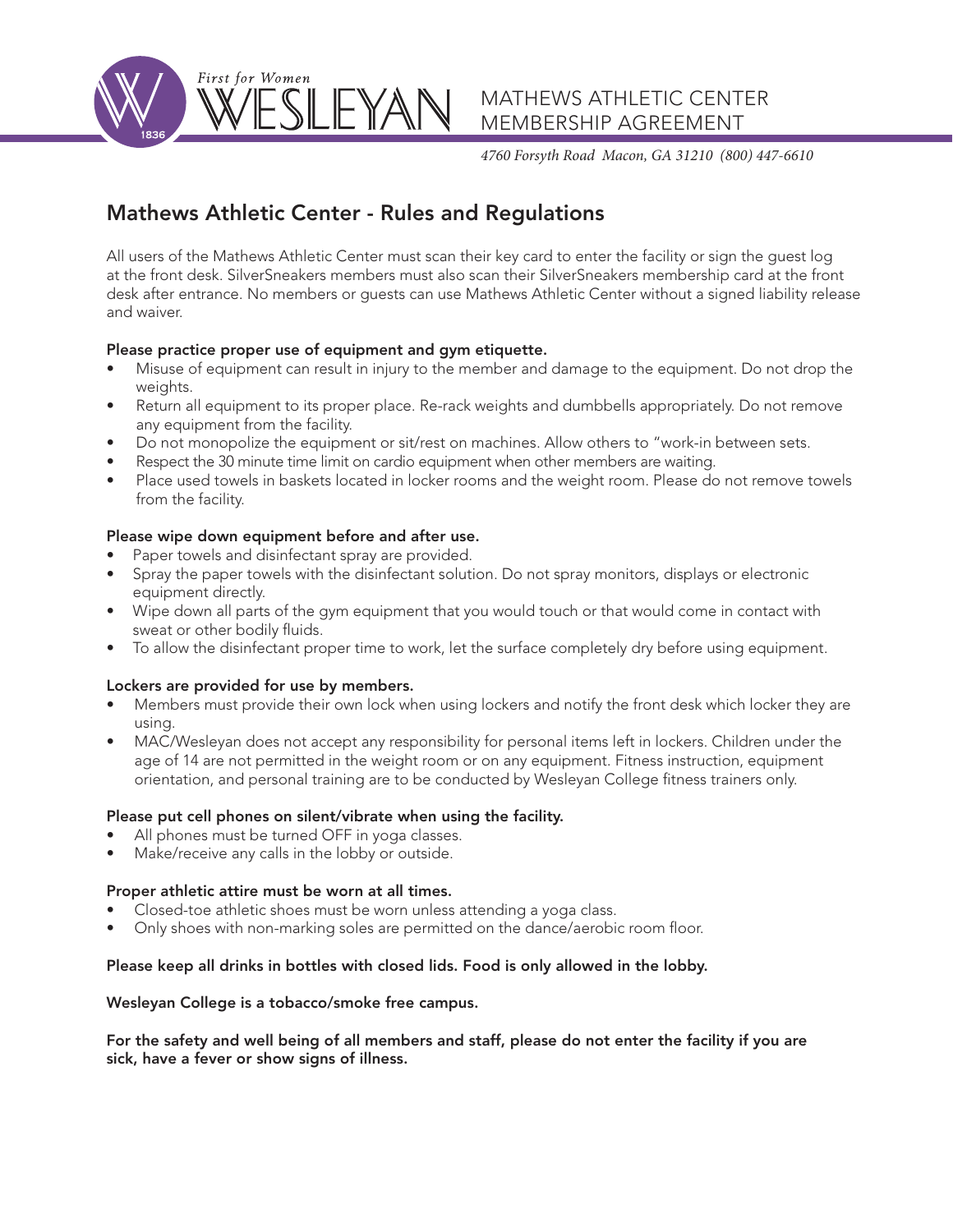



*4760 Forsyth Road Macon, GA 31210 (800) 447-6610*

Members not adhering to the rules and regulations of Mathews Athletic Center may be asked to leave the facility. Management reserves the right to terminate that person's membership.

| Phone number <u>experience</u> and the contract of the contract of the contract of the contract of the contract of the contract of the contract of the contract of the contract of the contract of the contract of the contract of |  |
|------------------------------------------------------------------------------------------------------------------------------------------------------------------------------------------------------------------------------------|--|
|                                                                                                                                                                                                                                    |  |
|                                                                                                                                                                                                                                    |  |
|                                                                                                                                                                                                                                    |  |
|                                                                                                                                                                                                                                    |  |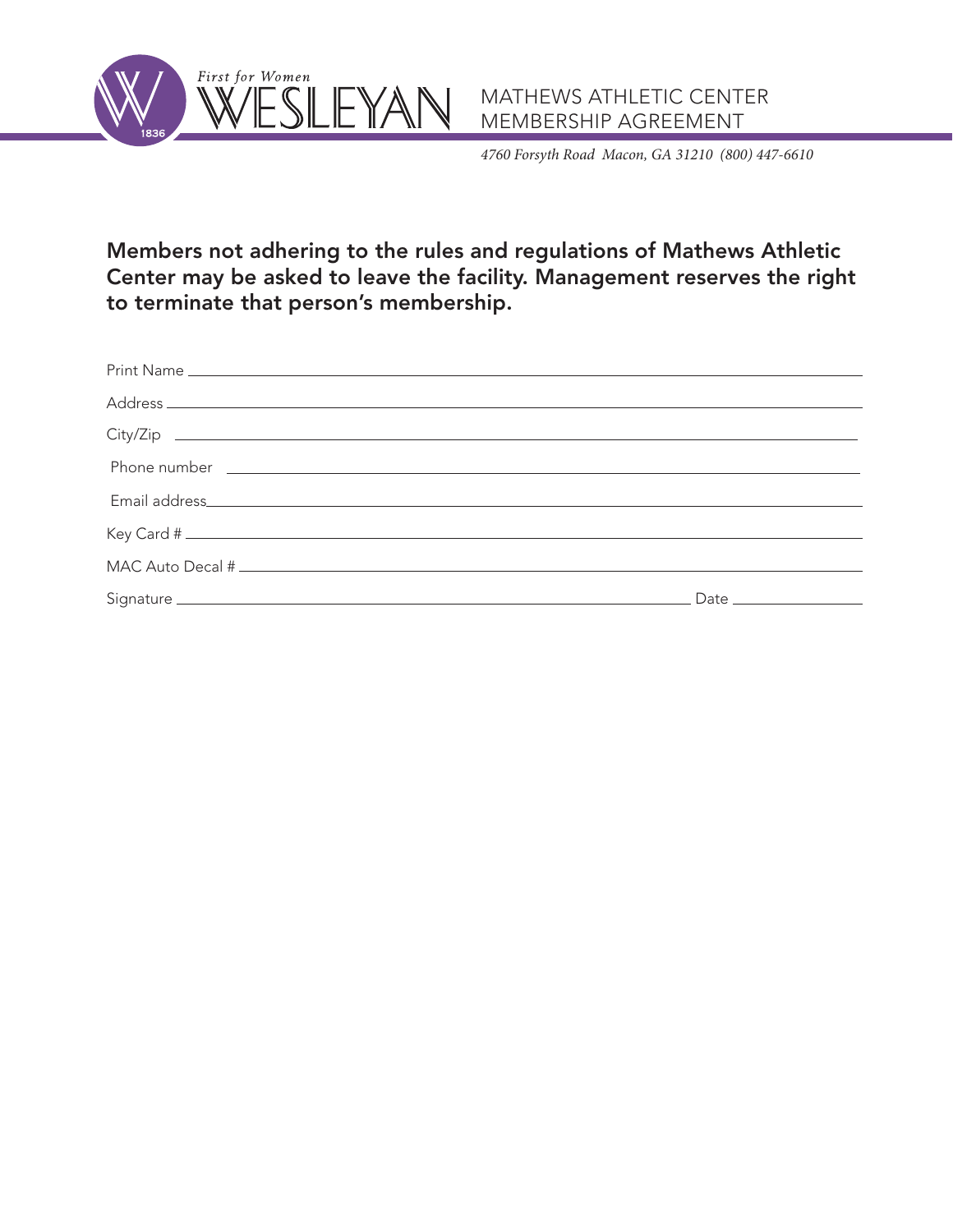

*4760 Forsyth Road Macon, GA 31210 (800) 447-6610*

# WESLEYAN COLLEGE MATHEWS ATHLETIC CENTER LIABILITY RELEASE, WAIVER, DISCHARGE AND COVENANT NOT TO SUE

This Release is executed by \_\_ whose address is  $\equiv$ with Wesleyan College ("Institution") and Wesleyan College Mathews Athletic Center ("Center").

- 1. I desire to utilize the facilities at the Wesleyan College Mathews Athletic Center which involves use of exercise equipment, exercise classes, and all other activities offered at, by, or through the Center.
- 2. I agree to abide by all rules and regulations, to use good personal health judgments, and practice proper safety skills at all times when on the Institution's property, which includes the Center.
- 3. I understand that I purchased a membership that provides me access during and outside of normal business hours. I understand that there is no onsite supervision or assistance during these hours. I understand that if I am injured there will not be on-site personnel to provide assistance. I understand that the on-site surveillance cameras are not regularly monitored and will not trigger any notification of my need for assistance. I acknowledge that I should always have a workout partner with me and members must be 14 years of age or older to use the equipment at Mathews Athletic Center.
- 4. I state that there are no health-related reasons or problems which preclude or restrict my participation in physical activity, and that I have adequate health insurance necessary to provide for and pay any medical costs that may be attendant as a result of injury to me. I understand that I should obtain a physical examination by a doctor prior to the use of any exercise equipment at the Center or participate in any exercise program or physical activity. I acknowledge that if I have a history of heart disease or disease subject to aggravation by exercise that I should contact a physician before using the facilities at the Center.
- 5. I fully understand and accept the dangers, hazards, and risks connected with any physical activity at the Center which include, but are not limited to, property damage, serious injury, illness (including illness due to communicable diseases), and even death.
- 6. Knowing the dangers, hazards, and risks connected with any physical activity, and in consideration of being permitted to participate in physical activity at the Center, on behalf of myself, my family, heirs, and personal representative(s), I, knowingly and willingly agree to assume all the risks and responsibilities surrounding my use of the Center and in advance release, waive, forever discharge, and covenant not to sue the Center, Institution, itsgoverning board, officers, agents, employees, and any students acting as employees, and/or any affiliated companies or organizations and/or their respective agents and employees (hereafter called the "Releasees"), from and against any and all liability for any harm, injury, damage, claims, demands, actions, causes of action, costs, and expenses of any nature that I may have or that may hereafter accrue to me, arising out of or related to any loss, damage, or injury, including but not limited to suffering and death, that may be sustained by me or by any property belonging to me, whether caused by the negligence or carelessness of the Releasees, or otherwise, while in, on, and/or upon the premises where the physical activity, or any adjunct to the physical activity, occurs or is being conducted.
- 7. I understand and agree that Releasees do not have medical personnel available at the location of the Center or on the Institution's campus. I understand and agree that Releasees are granted permission to authorize emergency medical treatment, if necessary, and that such action by Releasees shall be subject to the terms of this Agreement. I understand and agree that Releasees assume no responsibility for any injury or damage which might arise out of or in connection with such authorized emergency medical treatment. (Continued)